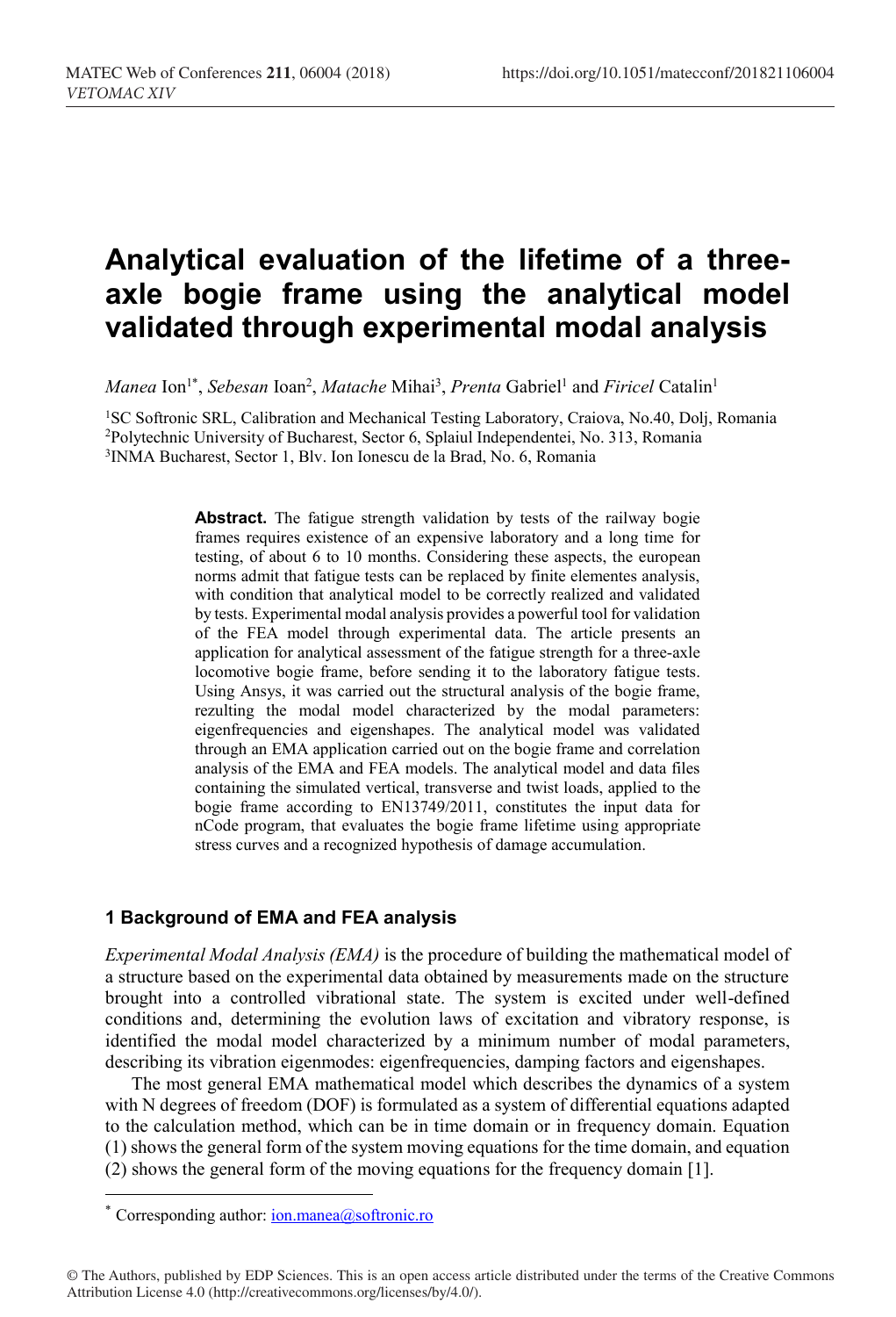$$
[M]\{\ddot{x}(t)\} + [C] \cdot {\dot{x}(t)} + [K]\{x(t)\} = {F(t)}
$$
\n(1)

$$
-\omega^{2}[M][X(\omega)] + i\omega[C] \cdot \{X(\omega)\} + [K][X(\omega)] = \{Q(\omega)\}\tag{2}
$$

The unknown matrices elements of mass, stiffness and damping must first be estimated from experimental data, through measurements carried out in time or frequency domains. Once the matrices elements were estimated, the modal parameters are found as a solution of an eigenvectors and eigenvalues problem. Corresponding to equations (1) and (2), the most mathematical models, for description of dynamic response, can be arranged in a form of unit impulse response functions,  $h_{pq}(t)$ , or frequency response functions,  $H_{pq}(\omega)$ , in such a way to be described by the following relations in the time domain (3) or frequency domain (4) :

$$
h_{pq}(t) = \sum_{r=1}^{N} A_{pqr} e^{\lambda_r t} + A_{pqr}^* e^{\lambda_r^* t} \tag{3}
$$

$$
H_{pq}(\omega) = \sum_{r=1}^{N} \frac{A_{pqr}}{i\omega - \lambda_r} + \frac{A_{pqr}^{*}}{i\omega - \lambda_r^{*}}
$$
(4)

Unit impulse response functions are rarely or never directly measured, but they are calculated from associated frequency response functions (FRF) via the inverse FFT.

It have been used the following notations:  $[M]$ ,  $[C]$ ,  $[K]$ , the mass, damping and stiffness matrices;  $\{\ddot{x}(t)\}\$ ,  $\{\dot{x}(t)\}$ ,  $\{x(t)\}$ , the vectors of acceleration, velocity and displacement;  $\{F(t)\}$ generalized vector of forces;  $\omega$ , angular frequency(rad/sec); p, measured DOF of response; q, measured DOF of input; r, modal number vector; N, number of modal frequencies;  $A_{nqr}$ , residue for mode r;  $\lambda_r$ , system pole for mode r.

In terms of *Finite Element Analysis (FEA)*, the structure is divided into finite elements between which the mathematical connections are established, equivalent to the physical connections between the adjacent elements or the environment. To the physical model corresponds a mathematical model, similar to the mathematical model of EMA, difference being that in the FEA model are not considered the damping of system:

$$
[M] \cdot \{\ddot{x}\} + [K] \cdot \{x\} = \{0\}
$$
 (5)

Solving the system of differential equations leads to the analytical determination of the eigenfrequencies and eigenshapes which, referring to the same system, must to be the same as those determined by experimental EMA. Finite element analysis works with an approximate mathematical model, realized by more or less gross approximations of both geometric and material characteristics. Even if the mathematical model is perfect, it will still provide an approximate analytical model, because it is well known that the characteristics of the material used in the modelling never coincide with the real characteristics of the structure. In addition, it is well known that any geometrical modelling of a product is accompanied by more or less gross execution errors, errors that cannot be translated into geometric model.

It follows, from the above, that a good and reliable analytical model can be obtained only through validation with the data provided by the real system through EMA tests.

#### **2 FEA and EMA analysis of a three-axle locomotive bogie frame**

*Finite Element Analysis*. It was been used the SolidWorks for geometrical modelling and Modal and Structural modules of Ansys 15 for modal and structural analysis of bogie frame..

Analysis was made in linear elastic regime, the bogie frame being modelled as follows:

- Tetrahedral elements type Solid 92 in the number of: 806471 elements and 1490919 nodes. - Linear rigid beam elements type Beam, for the structure between the primary suspension and axle, for axle, and for the forces transmission from the application points to the structure. - Spring elements for the primary and secondary suspensions.

The analytical modal analysis was performed in the frequency range of 10 to 100 Hz. Modal shapes, are presented in the correlation analysis section in connection with the EMA.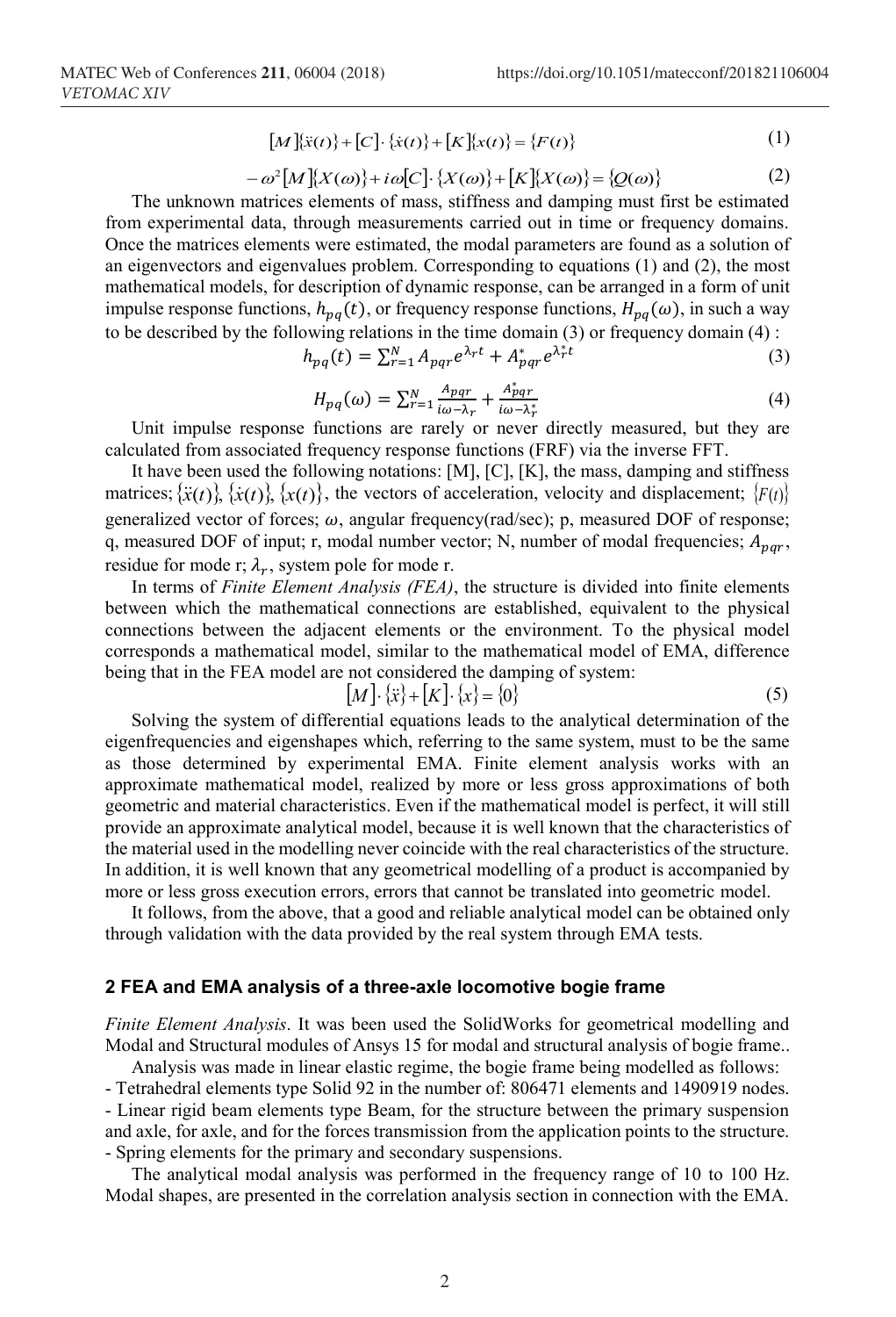*Experimental Modal Analysis*. EMA tests were carried out in Softronic Craiova-Romania on a three-axle bogie frame designed for LEMA 6000 kW electric locomotive. The bogie frame has been redesigned for extended range of operating temperatures of -40<sup>o</sup>C to +40<sup>o</sup>C. The main material used is steel S355NL. To perform the EMA tests, the bogie frame was placed on four helicoidally springs, each having elastic constant k=519 N/mm, in normal operating position, the bogie frame can be considered as a free system, without restricting any DOF.



**Fig. 1.** Mounting of the three-axle locomotive bogie frame for EMA tests

The excitation of the bogie frame was made in only one point using the impact method with an impact hammer of 25 kN. It was used a mediation over 4 impacts to eliminate the noise in measurements and to obtain a high accuracy of FRF. The analysis was made in frequency range of 10 to 100Hz. The acceleration response was measured in a number of 45 points, for each measuring point the response being measured on three orthogonal directions: vertical, transverse and longitudinal, resulting a number of 135 DOF measured. The points of measurement have been selected to allow a suggestive animation of the structure.

For EMA tests was used the following excitation and measuring equipment and software: -Piezoelectric accelerometers type 355B03, 10.19 mV/(m/s<sup>2</sup>),  $\pm$  490 m/s<sup>2</sup>, 15pcs.;

-Impact Hammer type  $086D20$ ,  $0.23$  mV/N,  $\pm 22240$  N pk, 1 pcs.;

-Softronic Data Acquisition System including: LAN-XI type 3053B120, 12 input chann., 25.6 kHz and LAN-XI type 3160A042, 4 input chan., 2 output chan., 25.6 kHz;

-Structural Dynamics Test Consultants, a software working under PulseLabshop to provide a dedicated measurement environment for structural dynamic measurements;

-Pulse Reflex Modal Analysis, a post-processing module for classical modal analysis, using hammer or shaker excitation. It works with data measured as FRF and express the eigenmodes by modal parameters: damped frequency, damping, and residues;

-Pulse Reflex Correlation Analysis, provides a powerful tool to verify and validate the FEA modal model by true EMA modal model. The correlation analysis is accomplished by graphical comparisons, shape animations and numerical Modal Assurance Criterion (MAC).

Both modal models, FEA and EMA, were identified in the frequency range of 10 to100Hz and was performed the correlation analysis of the two models. Figure 2 presents the vector comparison panel with Cross Modal Assurance Criterion for the two models. Table 1 presents the results of FEA and EMA correlation analysis. There are presented the damped frequencies for the two modal models and the evaluation error of analytical damped frequency. It is presented the MAC criterion of modal shapes for the two models. Figures 3 to 7 presents the bogie frames in the first five eigenmodes. Analysing the presented data it can be concluded that:

-The damped frequency error estimated by FEA is less than 5% compared to EMA;

-The MAC correlation criterion is greater than 0.6;

-Modal shapes calculated by FEA are very similar to modal shapes calculated by EMA.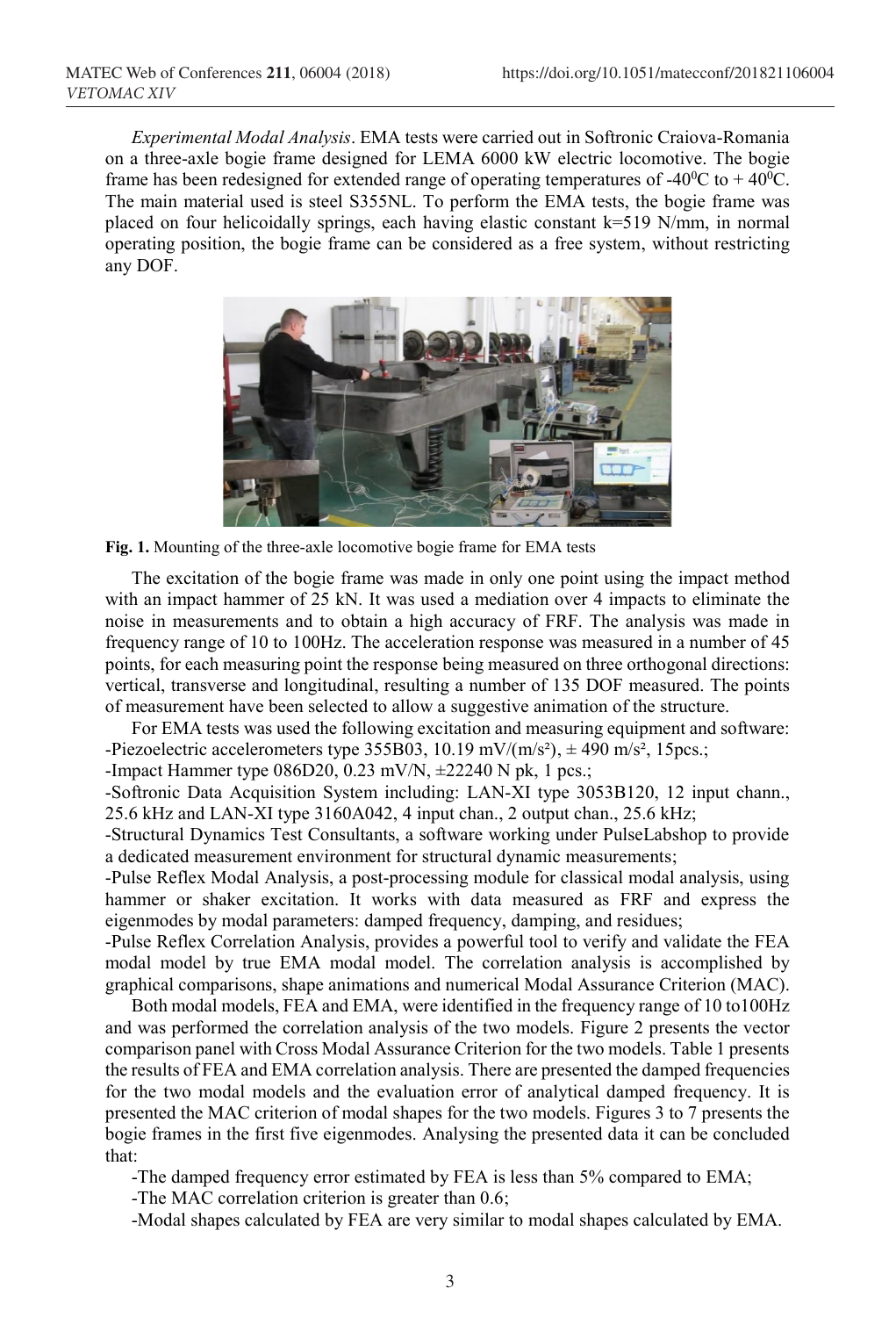

**Fig. 2.** Pulse Reflex Correlation – panel for Modal Assurance Criterion CrossMAC comparison **Table 1.** Results of FEA – EMA correlation analysis

| Mod | <b>FEA</b> | <b>EMA</b> |       | Mode               | Frequency  | MAC      |           |
|-----|------------|------------|-------|--------------------|------------|----------|-----------|
| No. | Damped     | Damped     |       | Damping Complexity | direction  | Error    | Modal     |
|     | Frequency  | Frequency  |       |                    |            |          | Assurance |
|     | Hz)        | Hz)        | (%)   |                    |            | (%)      | Criterion |
|     | 30.73      | 31.07      | 0.215 | 0.120              | Vertical   | $-1.106$ | 0.726     |
| 2   | 37.43      | 39.57      | 0.525 | 0.098              | Vertical   | $-5.717$ | 0.602     |
| 3   | 48.11      | 48.58      | 0.092 | 0.002              | Transverse | $-0.998$ | 0.655     |
| 4   | 66.66      | 65.87      | 0.567 | 0.027              | Vertical   | 1.185    | 0.671     |
|     | 88.18      | 91.40      | 0.119 | 0.012              | Transverse | $-3.652$ | 0.746     |



**Fig. 4.** The 2nd eigenmodes, OZ direction, left FEA 37.43 Hz, right EMA 39.57 Hz



**Fig. 5.** The 3rd eigenmodes, OY direction, left FEA 48.11 Hz, right EMA 48.58 Hz





Fig. 7. The 5<sup>th</sup> eigenmodes, Oy direction, left FEA 88.18 Hz, right EMA 91.40 Hz

According to table 1 and figures 3 to 7, it can be concluded that the FEA model is a correctly calibrated model and can be used to evaluate the dynamic response of the bogie.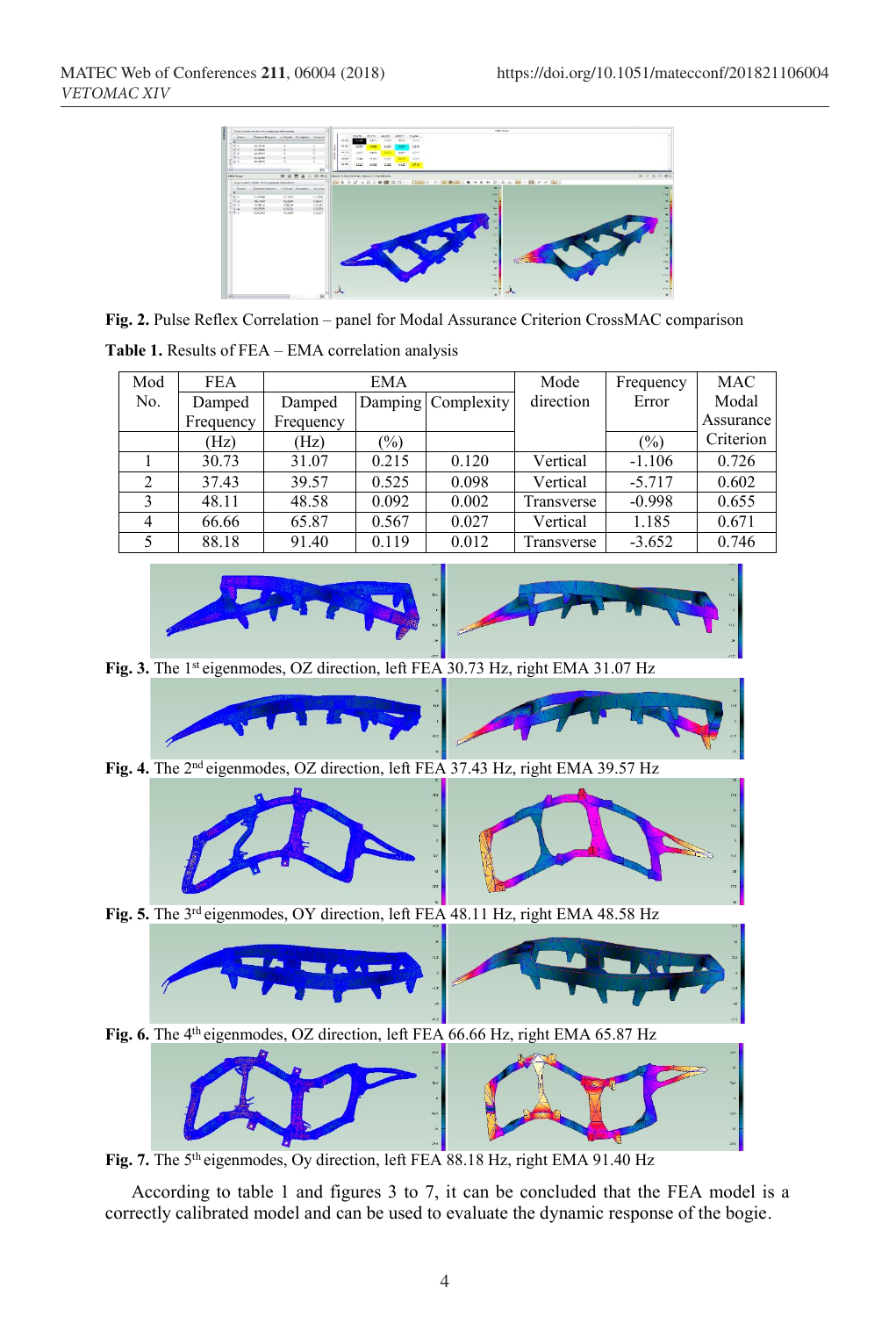#### **3 Analytical lifetime estimation of the bogie frame at service simulated loads**

The fatigue of a structure is caused by loading the structure with repetitive stresses for a time.

The traditional method to estimate the number of cycles of repetitive stresses, that a structure can withstand, use the empirical curves known as the S-N or Wholer curves. This technique is widely used today and is known as the "stress-life" approach. The lifetime estimation by stress-life approach uses the hypothesis that the stress remains in the elastic region, the method being suitable in fatigue analysis for large number of stress cycles,  $N \geq 10^3$ .

If it is defined the time history of a load, with variable amplitude of stresses, several steps must be taken to calculate the lifetime from stresses applied to the individual cycles. In a first stage, the history of the load is decomposed into peak-valley sequences. Next, the reduced load sequence is processed with a standard cycle counting algorithm (like rainflow counting algorithm) and extracts individual stress cycles. Single stress cycle are then used together with S-N curves to calculate the lifetime associated with each stress cycle.

After a lifetime (or damage) is calculated for each individual stress cycle, it is necessary a hypothesis for determining the total lifetime, or cumulative damage. The most commonly hypothesis of damage assessment is based on the cumulative damage rule, or the Palmgren-Miner rule, which states that the total damage accumulated in the stress history is given by the linear sum of the partial damage generated by the individual cycle loads.

For the bogie frame, the fatigue laboratory tests are intended to confirm that the frame strength is sufficient with regard to the main loads acting on it. Loads taken into account in fatigue tests are those inducing stresses in the entire frame structure of the bogie frame, the main loads being: vertical forces, transverse forces and twist input. The tests consist in strain measurements in the highly stressed areas of the bogie frame. Generally, the fatigue tests are carried out in successive stages, the first stage corresponding to demonstrating that the bogie frame can withstand to service loads encountered on entire projected lifetime. The first stage consists of  $6 \times 10^6$  cycles of application of the vertical and transverse forces, and  $6 \times 10^5$  cycles of application of the twist loads. The table 2 presents the loads for LEMA bogie frame.

| Type of load                           | Type of component | Load amplitude     |
|----------------------------------------|-------------------|--------------------|
| Fy, transversaly applied to each axle  | quasi-static part | 26476 N            |
|                                        | dynamic part      | 26476 N            |
| Fz, vertical, applied in the middle on | static part       | 174579 N           |
| each sideframe                         | quasi-static part | 17458 N            |
|                                        | dynamic part      | 34916 <sub>N</sub> |
| Twist, vertical applied to a sideframe | quasi-static part | $0.5\%$            |

**Table 2.** Combination of loads for fatigue tests of LEMA locomotive three-axle bogie frame

In order to eliminate possible failure of bogie frame during laboratory tests, a preliminary theoretical analysis of the frame lifetime was performed on the loads mentioned in table 2.

With the FEA model, validated by EMA experimental data, was run a static analysis of the bogie frame subject to action of static loads mentioned above. The results of stress distribution on the bogie frame were saved as file with .rst extension.

Was simulated a cycle with experimental data mentioned in table 2. The simulated data file, containing the loads for testing, and .rst file constitutes inputs data for the HBM Prenscia nCode 13.1 software, module DesignLife, which evaluates fatigue damage and lifetime on the basis of Wholer curves and Palmgren-Miner hypothesis of cumulative damage.

Figure 8 presents the nCode logical scheme to evaluate the lifetime of bogie frame under loads in the first step of fatigue laboratory tests, corresponding to the normal operating loads. In upper left, it is presented the time history of vertical forces, transverse forces and twist.